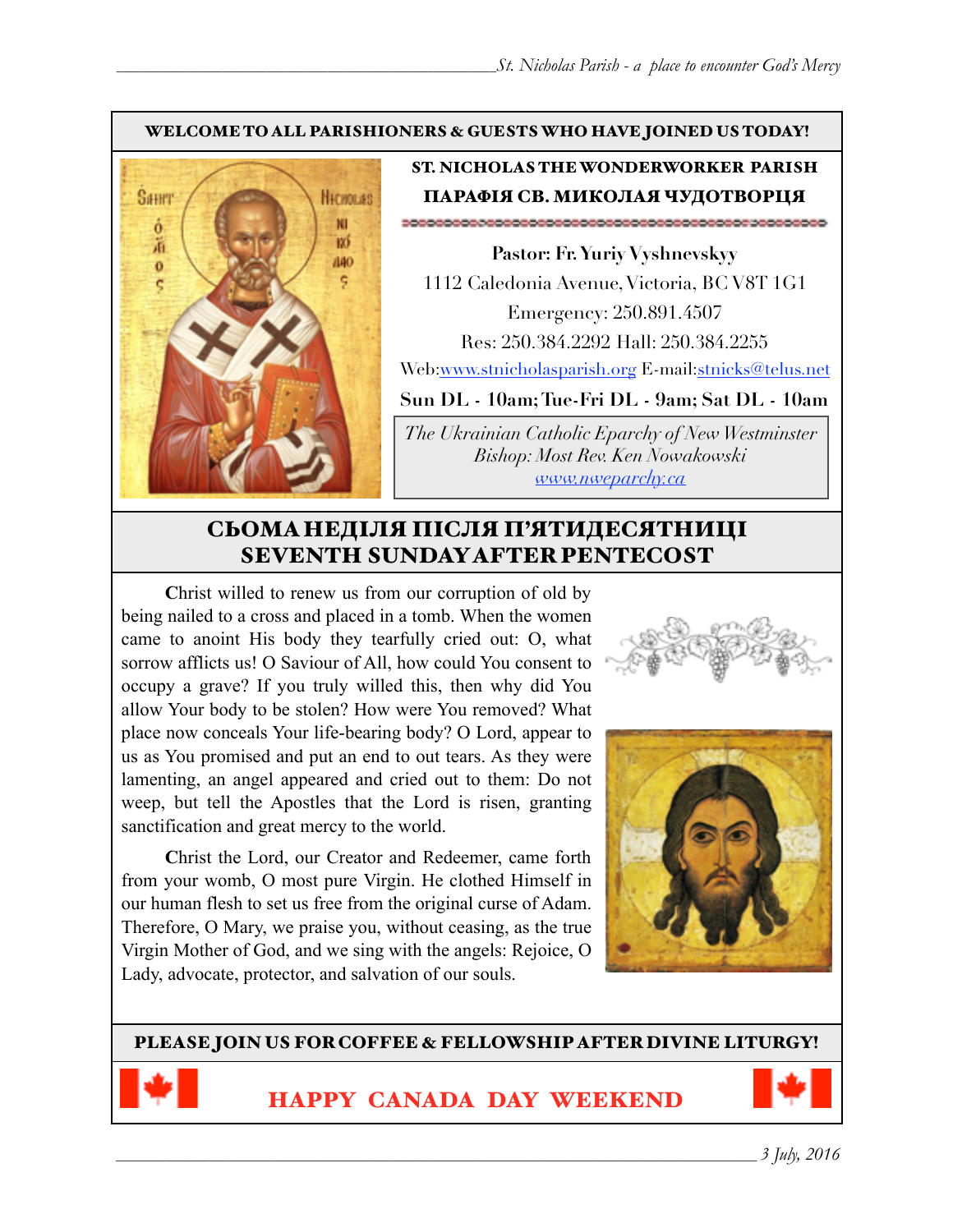| <b>SUNDAY HYMNS</b>                                                                                                                                                                                                                                                                                                           |                |                                                                  |                                    |                          |                |  |
|-------------------------------------------------------------------------------------------------------------------------------------------------------------------------------------------------------------------------------------------------------------------------------------------------------------------------------|----------------|------------------------------------------------------------------|------------------------------------|--------------------------|----------------|--|
| <b>OPENING HYMN</b>                                                                                                                                                                                                                                                                                                           |                | Заграйте, Дзвони / The Bells of St. Peter's pg. 218-219          |                                    |                          |                |  |
| <b>COMMUNION HYMN</b>                                                                                                                                                                                                                                                                                                         |                | Пливи Світами / Let All Creation Sing Out In Triumph pg. 256-257 |                                    |                          |                |  |
| <b>CLOSING HYMN</b>                                                                                                                                                                                                                                                                                                           |                | Як Славен Наш рд. 292                                            |                                    |                          |                |  |
| Please join us today in singing our Sunday hymns!                                                                                                                                                                                                                                                                             |                |                                                                  |                                    |                          |                |  |
| <b>SUNDAY &amp; DAILY SCHEDULE</b>                                                                                                                                                                                                                                                                                            |                |                                                                  |                                    |                          |                |  |
| Divine Liturgy - for the Parishioners of St Nicholas Parish<br>SUNDAY, July 3                                                                                                                                                                                                                                                 |                |                                                                  |                                    |                          | 10:00 AM       |  |
| MONDAY, July 4                                                                                                                                                                                                                                                                                                                |                |                                                                  | <b>NO SERVICES</b>                 |                          | *********      |  |
| TUESDAY, July 5                                                                                                                                                                                                                                                                                                               |                | <b>NO SERVICES</b>                                               |                                    |                          | *********      |  |
| WEDNESDAY, July 6                                                                                                                                                                                                                                                                                                             |                | Divine Liturgy of St John Chrysostom for +Stefan Ilnytsky        |                                    |                          | 9:00 AM        |  |
| THURSDAY, July 7                                                                                                                                                                                                                                                                                                              |                | Divine Liturgy of St John Chrysostom for +Maria Noriak           |                                    |                          | 9:00 AM        |  |
| FRIDAY, July 8                                                                                                                                                                                                                                                                                                                |                | Divine Liturgy of St John Chrysostom                             |                                    |                          | 9:00 AM        |  |
| SATURDAY, July 9                                                                                                                                                                                                                                                                                                              |                | Divine Liturgy of St John Chrysostom                             |                                    |                          | 10:00 AM       |  |
| SUNDAY, July 10                                                                                                                                                                                                                                                                                                               |                | Divine Liturgy - for the Parishioners of St Nicholas Parish      |                                    |                          | 10:00 AM       |  |
| Please Note: to request a Divine Liturgy for a special intention, please see Fr. Yuriy to arrange for it!                                                                                                                                                                                                                     |                |                                                                  |                                    |                          |                |  |
| <b>SUNDAY EPISTLE READERS</b>                                                                                                                                                                                                                                                                                                 |                |                                                                  |                                    |                          |                |  |
| <b>DATE</b>                                                                                                                                                                                                                                                                                                                   | <b>READING</b> | <b>UKRAINIAN</b>                                                 |                                    |                          | <b>ENGLISH</b> |  |
| SUNDAY, July 3                                                                                                                                                                                                                                                                                                                | Rm. 15: 1-7    | Motria Koropecky                                                 |                                    | Caroline Smudy           |                |  |
| SUNDAY, July 10                                                                                                                                                                                                                                                                                                               | 1 Cor. 1:10-18 | Yuliya Pelekhata                                                 |                                    | Rita Vanderven           |                |  |
| SUNDAY, July 17                                                                                                                                                                                                                                                                                                               | Heb. 13:7-16   | Glikeria Iwanuck                                                 |                                    | Darryl Huculak           |                |  |
| SUNDAY, July 24                                                                                                                                                                                                                                                                                                               | 1 Cor. 4:9-16  | Andrij Pelekhatyi                                                |                                    | Graciela Spaciuk-Schwarz |                |  |
| Thank you, Epistle readers, for your service in proclaiming God's Word!                                                                                                                                                                                                                                                       |                |                                                                  |                                    |                          |                |  |
| PARISH COUNCIL EXECUTIVE                                                                                                                                                                                                                                                                                                      |                |                                                                  | PASTORAL MINISTRY & HOLY MYSTERIES |                          |                |  |
| Alec Rossa - 250.472.3374   CONFESSIONS1/2 hour before Liturgy<br>CHAIRPERSON.                                                                                                                                                                                                                                                |                |                                                                  |                                    |                          |                |  |
| VICE-CHAIRPERSONDarlene DeMerchant - 250.727.3837<br>SECRETARYCindy Lazaruk - 778.677.9072                                                                                                                                                                                                                                    |                |                                                                  |                                    |                          |                |  |
| TREASURERWilliam Vanderven - 250.478.1458                                                                                                                                                                                                                                                                                     |                |                                                                  |                                    | BAPTISMSby appointment   |                |  |
| FINANCIAL SECRETARYDavid Newberry - 250.598.8197                                                                                                                                                                                                                                                                              |                |                                                                  |                                    | MARRIAGESby appointment  |                |  |
| FUNDRAISING/HALL RENTALRobert Herchak - 250.386.7872<br>MAINTENANCEMurray Chapman - 250.658.4769                                                                                                                                                                                                                              |                |                                                                  | FUNERALSby appointment             |                          |                |  |
| LITURGICAL COMMITTEEMotria Koropecky - 250.658.3051                                                                                                                                                                                                                                                                           |                |                                                                  |                                    |                          |                |  |
| MEMBER AT LARGECaroline Smudy - 778.440.9419                                                                                                                                                                                                                                                                                  |                |                                                                  |                                    |                          |                |  |
| VIBRANT PARISHDarlene DeMerchant - 250.727.3837                                                                                                                                                                                                                                                                               |                |                                                                  |                                    |                          |                |  |
| Bequests & Wills: Leaving a bequeath is a process of giving a donation through your will. It is<br>simply a distribution from your estate to a charitable organization through your last will and testament. It<br>can be as small or as large a donation as you wish. It is important that you talk to your lawyer about the |                |                                                                  |                                    |                          |                |  |

process. In your kindness please remember St Nicholas the Wonderworker Ukrainian Catholic Church in your bequeath and will. If anyone wishes to make such a bequeath in their will, the following clause may be included or added to a will: "I give, devise, and bequeath to St Nicholas the Wonderworker Ukrainian Catholic Parish - 1112 Caledonia Avenue, Victoria BC, V8T 1G1, the sum of \$ \_\_\_\_\_ (or \_\_\_\_% of my estate), to be used for the benefit of the parish and it's pastoral activities."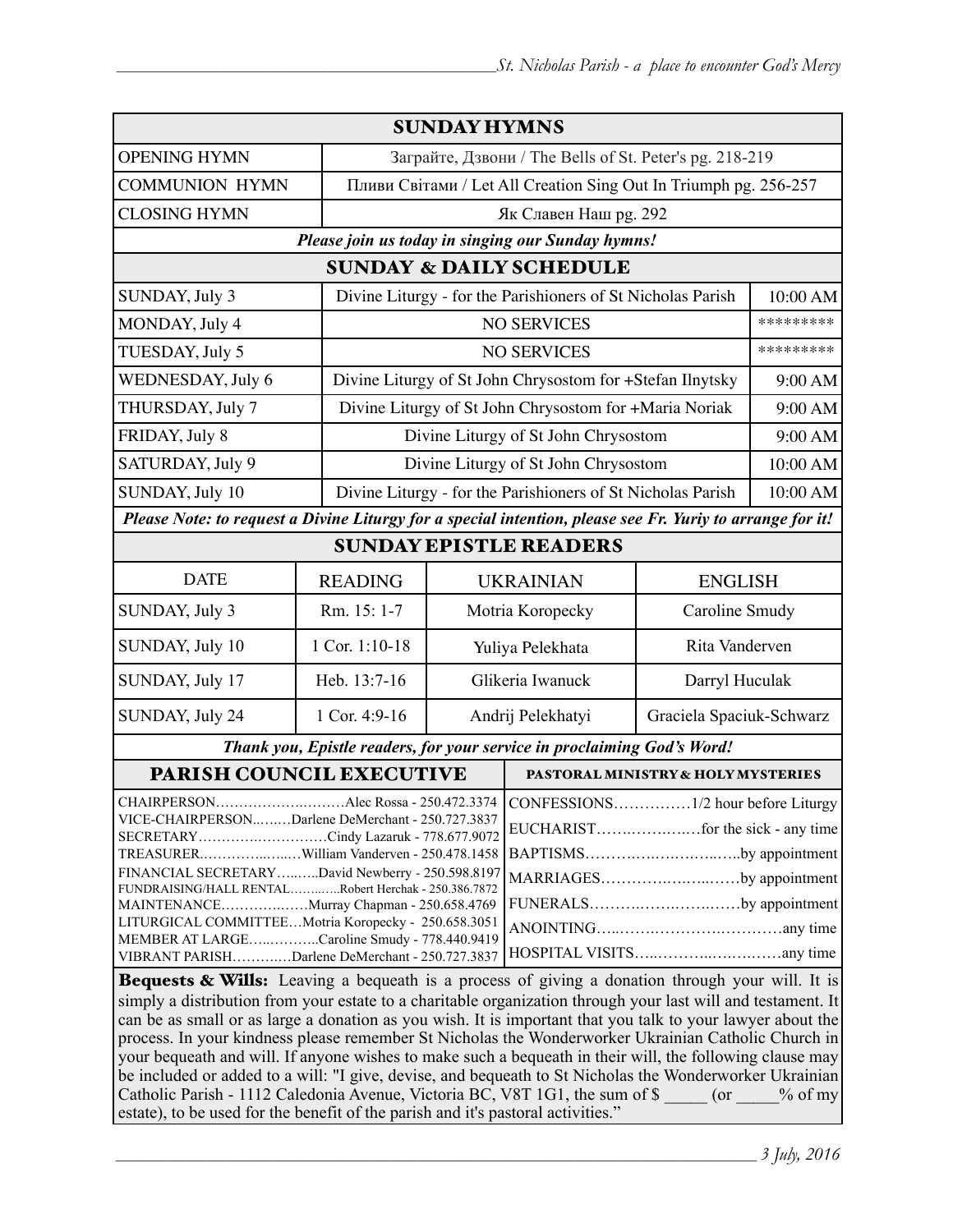## **Vibrant Parish Prayer**

**O** God, Creator of Heaven and Earth! Because of your indescribable love for us, you sent your Only-Begotten Son, Our Lord and Saviour, Jesus Christ - The Way, The Truth, and The Life and our Salvation. In His name, we turn to You. Strengthen our hearts and minds in Christian love and in unity of purpose as we strive to build a Vibrant Parish. Give us the grace to model our lives according to the Word of God. Instill in us the desire to pray and to celebrate the Holy Mysteries as one Christian Family in our Parish Community. Inspire us to follow Your great command to be a servant to the less fortunate among us! Grant this, O Lord, through the mercies and love for mankind of Your Only-Begotten Son with whom You are blessed, together with Your All-Holy, Good and Life-Giving Spirit, now and forever and ever. Amen!



# **The Vibrant Parish**

**A Place To Encounter The Living Christ** Through the word, the Holy Mysteries & Prayer, Serving One's Neighbor, Leadership Fostering & Serving Unity and Missionary Spirit (His Beatitude Sviatoslav)



## **Молитва Живої Парафії**

**Г**осподи Ісусе Христе, Пастирю Добрий, як колись Ти пригорнув заблуканих овечок, щоб вони пізнали Твій голос і були Твоїм стадом, так і сьогодні глянь ласкаво з небесних висот на нашу парафію та зішли на неї Твого Святого Духа, щоб вона була місцем пізнання радості Доброї Новини. Скріплюй нас Твоєю присутністю та єднай нас кожночасно в молитві. Даруй нам духа служіння ближньому, щоб у нашій парафії кожний міг зустріти Тебе, милостивого Бога. Благослови наш духовний провід Твоєю мудрістю і дай, щоб ніхто з нас не шкодував ні часу, ні талантів, ні матеріальних дібр для розбудови Твого царства. Єднай нас у мирі та злагоді, щоб ми були Твоєю спільнотою любові. Всели в нас місійного духа, щоб ми стали тим світилом євангельського слова, молитви і добрих діл, що кличе кожного до участі в Божественному житті, щоб славилося, Спасе, Твоє Ім'я з безначальним Твоїм Отцем та пресвятим, благим і животворящим Твоїм Духом нині, і повсякчас, і на віки віків. Амінь.

# DIVINE LITURGY PROPERS

## *An Anthology for Worship: pg. 349*

**Troparion, Tone 6:** Angelic powers were upon Your tomb\* and the guards became like dead men;\* Mary stood before Your tomb\* seeking Your most pure body.\* You captured Hades without being overcome by it.\* You met the Virgin and granted life.\* O Lord, risen from the dead,\* glory be to You!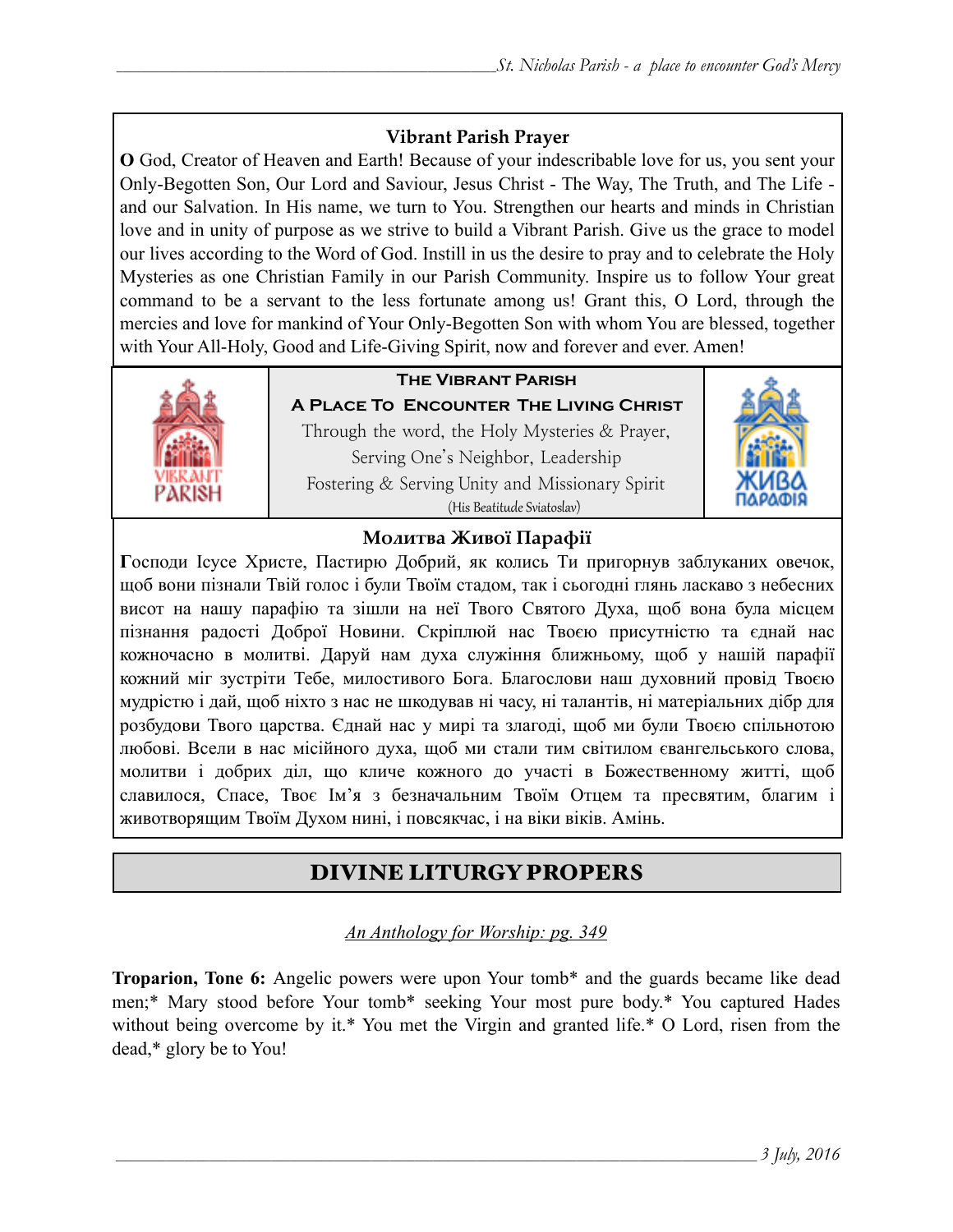**Glory: Kontakion, Tone 6:** With His life-giving hand\* Christ our God, the Giver of life,\* raised all the dead from the murky abyss\* and bestowed resurrection upon humanity.\* He is for all the Saviour,\* the resurrection and the life, and the God of all.

**Now: Theotokion, Tone 6:** Undaunted patroness of Christians,\* O steadfast intermediary with the Creator,\* turn not away from the suppliant voices of sinners,\* but in your kindness come to help us who cry out to you in faith.\* Be quick to intercede, make haste to plead,\* for you are ever the patroness of those who honour you, O Mother of God.

**Prokeimenon, Tone 6:** Save Your people, O Lord, \* and bless Your inheritance. *Verse:* Unto You I will cry, O Lord, my God, lest You turn from me in silence.

**Epistle - Rm. 15:1-7 - A reading from the letter of St. Paul to the Romans:** Brothers and sisters, we who are strong ought to bear with the failings of the weak, and not to please ourselves; let each of us please his neighbour for his good, to edify him. For Christ did not please himself; but, as it is written, "The reproaches of those who reproached thee fell on me." For whatever was written in former days was written for our instruction, that by steadfastness and by the encouragement of the scriptures we might have hope. May the God of steadfastness and encouragement grant you to live in such harmony with one another, in accord with Christ Jesus, that together you may with one voice glorify the God and Father of our Lord Jesus Christ. Welcome one another, therefore, as Christ has welcomed you, for the glory of God.

**Alleluia, Tone 6:** *Verse:* He who lives in the aid of the Most High, shall dwell under the protection of the God of heaven. *Verse:* He says to the Lord: You are my protector and my refuge, my God, in Whom I hope.

**Gospel - Mt 9:27-35 -** At that time, as Jesus passed on from there, two blind men followed (him), crying out, "Son of David, have pity on us!" When he entered the house, the blind men approached him and Jesus said to them, "Do you believe that I can do this?" "Yes, Lord," they said to him. Then he touched their eyes and said, "Let it be done for you according to your faith." And their eyes were opened. Jesus warned them sternly, "See that no one knows about this." But they went out and spread word of him through all that land. As they were going out, a demoniac who could not speak was brought to him, and when the demon was driven out the mute person spoke. The crowds were amazed and said, "Nothing like this has ever been seen in Israel." But the Pharisees said, "He drives out demons by the prince of demons." Jesus went around to all the towns and villages, teaching in their synagogues, proclaiming the gospel of the kingdom, and curing every disease and illness.

**Communion Hymn:** Praise the Lord from the heavens;\* praise Him in the highest.\* Alleluia, alleluia,\* alleluia.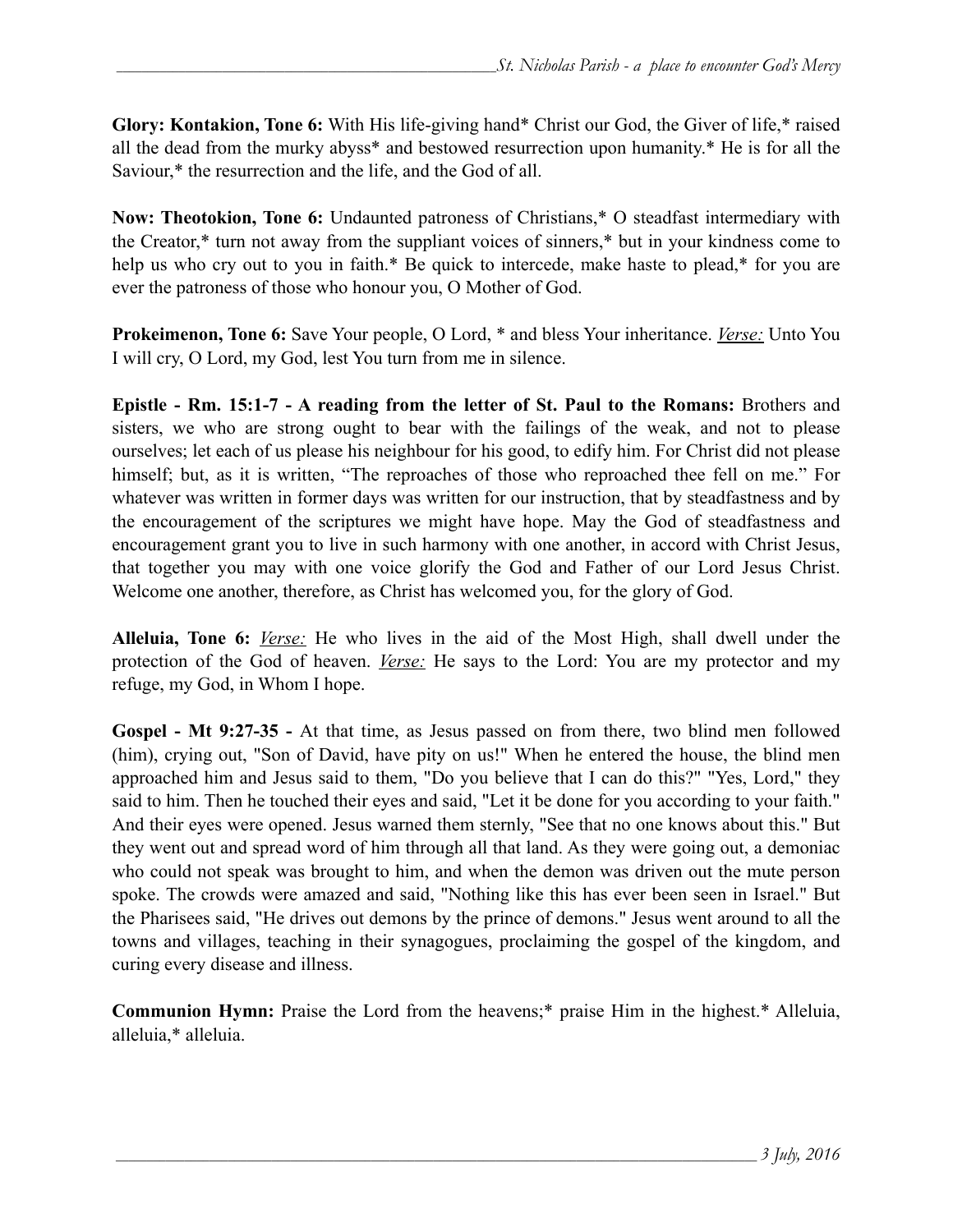

**Тропар, глас 6:** Ангельські сили на гробі Твоїм\* і сторожі омертвіли;\* Марія ж стояла при гробі,\* шукаючи пречистого тіла Твого.\* Полонив Ти ад і, не переможений від нього,\* зустрів Ти Діву, даруючи життя.\* Воскреслий з мертвих, Господи, слава Тобі!

**Слава: Кондак, глас 6:** Животворною рукою Життєдавець, Христос Бог,\* воскресив з темних безодень всіх померлих\* і подав воскресіння людському родові:\* Він бо усіх Спаситель,\* восресіння, життя і Бог усіх.

**І нині: Богородичний, глас 6:** Заступнице християн бездоганна,\* Посереднице до Творця незамінна,\* не погорди молінням грішних,\* але випереди, як Блага, з поміччю нам, що вірно Тобі співаємо.\* Поспішись на молитву і скоро прийди на моління,\* заступаючи повсякчас, Богородице, тих, що Тебе почитають.

**Прокімен, глас 6:** Спаси, Господи, \* людей Твоїх \* і благослови спадкоємство Твоє. *Стих:*  До Тебе, Господи, взиватиму; Боже мій, не відвертайсь мовчки від мене.

**Апостол - Рм. 15:1-7 - До Римлян послання Святого Апостола Павла читання:** Браття сестри, ми, сильні, мусимо нести немочі безсильних, а не собі догоджати. Кожний із нас нехай намагається догодити ближньому: на добро, для збудування. Бо й Христос не собі догоджав, а як написано: «Зневаги тих, що тебе зневажають, упали на мене.» Все бо, що було написане давніше, написане нам на науку, щоб ми мали надію через терпеливість й утіху, про які нас Письмо навчає. Бог же терпеливости й утіхи, за прикладом Христа Ісуса, нехай дасть вам, щоб ви між собою однаково думали за Христом Ісусом; щоб ви однодушно, одними устами славили Бога й Отця Господа нашого Ісуса Христа. Тому приймайте один одного, як і Христос прийняв вас у Божу славу.

**Алилуя, глас 6:** *Стих:* Хто живе під охороною Всевишнього, під покровом Бога небесного оселиться. *Стих:* Скаже він Господеві: Ти заступник мій і пристановище моє, Бог мій, на котрого я надіюся.

**Євангеліє - Мт 9:27-35 -** У той час, як Ісус відходив звідти, слідом за ним пустилися два сліпці й кричали: "Помилуй нас, сину Давидів!" І коли він увійшов до хати, сліпці приступили до нього, а він спитав їх: "Чи віруєте, що я можу це зробити?" – "Так, Господи!" – кажуть йому ті. Тоді він доторкнувся до їхніх очей, мовивши: "Нехай вам станеться за вашою вірою!" І відкрились їхні очі. Ісус же суворо наказав їм: "Глядіть, щоб ніхто не знав про це." Та ті, вийшовши, розголосили про нього чутку по всій країні. А як вони виходили, приведено до нього німого, що був біснуватий. Коли ж він вигнав біса, німий почав говорити, і люди дивувалися, кажучи: "Ніколи щось таке не об'являлося в Ізраїлі!" Фарисеї ж говорили: "Він виганяє бісів князем бісівським!" Ісус обходив усі міста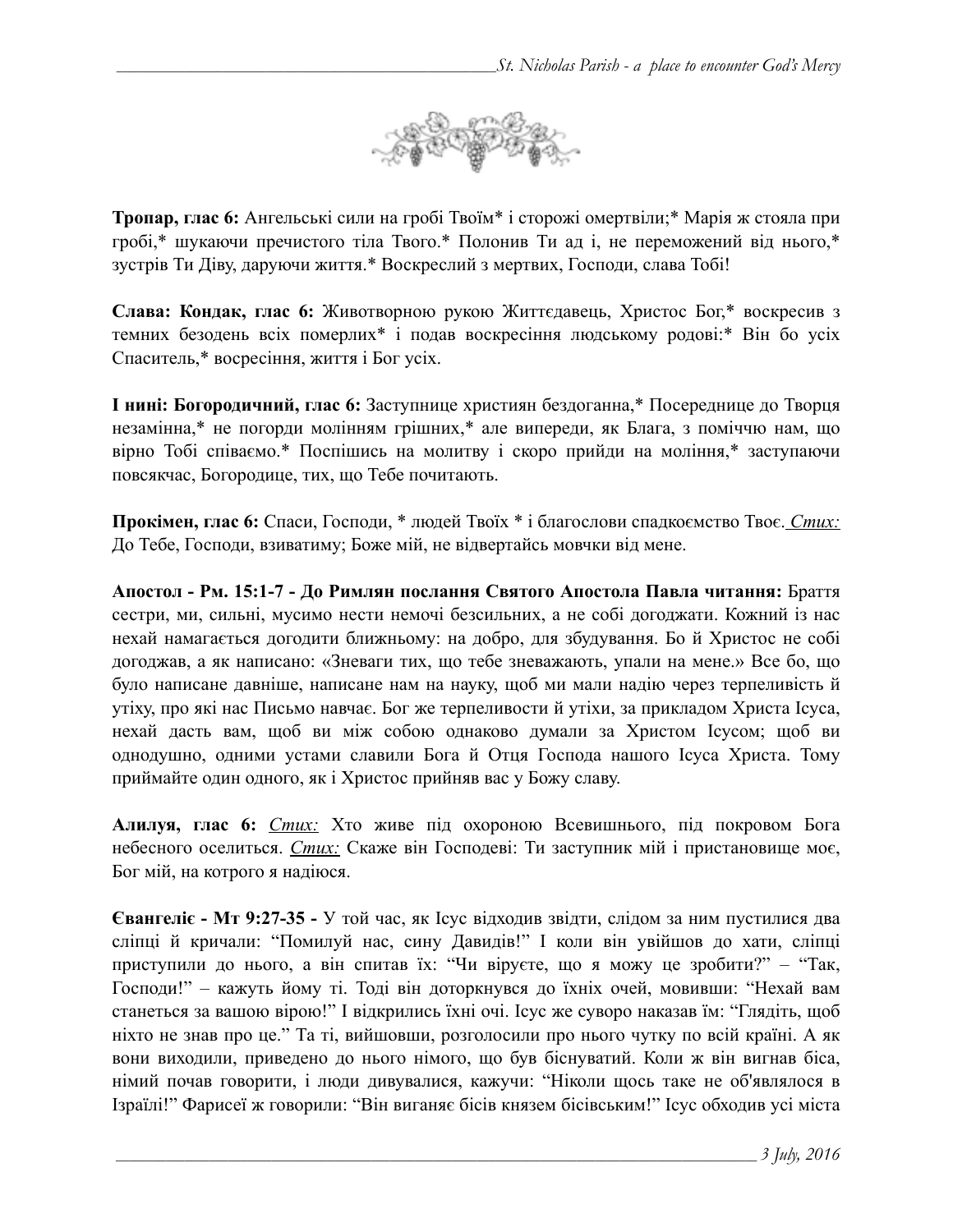і села, навчаючи в їхніх синагогах, проповідуючи Євангелію царства та вигоюючи всяку хворобу й недугу.

**Причасний:** Хваліте Господа з небес,\* хваліте Його на висотах. Алилуя, алилуя, алилуя!

# ANNOUNCEMENTS

- ✦**HAPPY 45th WEDDING ANNIVERSARY** to MURRAY & CAROL CHAPMAN. On the joyful occasion of your 45th Wedding Anniversary may the protection of the Most Holy Theotokos and ever Virgin Mary, and through the prayers of Blessed Nykyta may the grace of our Lord Jesus Christ, the love of God the Father and the fellowship of the Holy Spirit be with you. Многая Літа!
- ✦**HAPPY 17th WEDDING ANNIVERSARY** to RICHARD & DARLENE DeMERCHANT. On the joyful occasion of your 17th Wedding Anniversary may the protection of the Most Holy Theotokos and ever Virgin Mary, and through the prayers of Blessed Nykyta may the grace of our Lord Jesus Christ, the love of God the Father and the fellowship of the Holy Spirit be with you. Многая Літа!
- ✦**HAPPY BIRTHDAY** to DARRYL HUCULAK and all those who celebrated their birthdays this past week. May the Lord Our God continue to bless you abundantly and the Holy Mother of God protects you at all times. Многая Літа!
- ✦**OUR CONDOLENCES** to Vladimir and Linda-Mary Labay on the loss of their daughter Ishvara. Parastas - Thursday, July 7 at 7PM at St. Nicholas parish; Funeral Divine Liturgy - Friday, July 8 at 10AM at St. Nicholas parish. Interment - Friday afternoon, July 8 at 4PM in Qualicum (Qualicum Beach Cemetery). May our Lord grant to her soul a place of rest where all of the souls of the saints abide and make her memory eternal. Вічная Пам'ять!
- ✦ **HYMN BOOKS SING TO OUR GOD:** books have been purchased and we would be most appreciative for any donations to offset the costs of the books (\$300.00). This is the book we use every Sunday for Liturgy's opening, communion and closing hymns. A very comprehensive resource for all members of the Ukrainian Catholic Church! This hymnal includes music notation and Ukrainian lyrics for every hymn, plus transliteration of all Ukrainian texts. Additionally English lyrics are provided for the vast majority of hymns. Included are hymns for all major feasts within the liturgical year, as well as the following sections: Great Lent, Resurrectional Hymns, Hymns for the Divine Liturgy, General Church Hymns, Hymns to our Lord Jesus Christ, Hymns to the Mother of God, Hymns for Children, plus over 80 pages of Christmas Carols. The hymnal is hardcover and very attractive in appearance.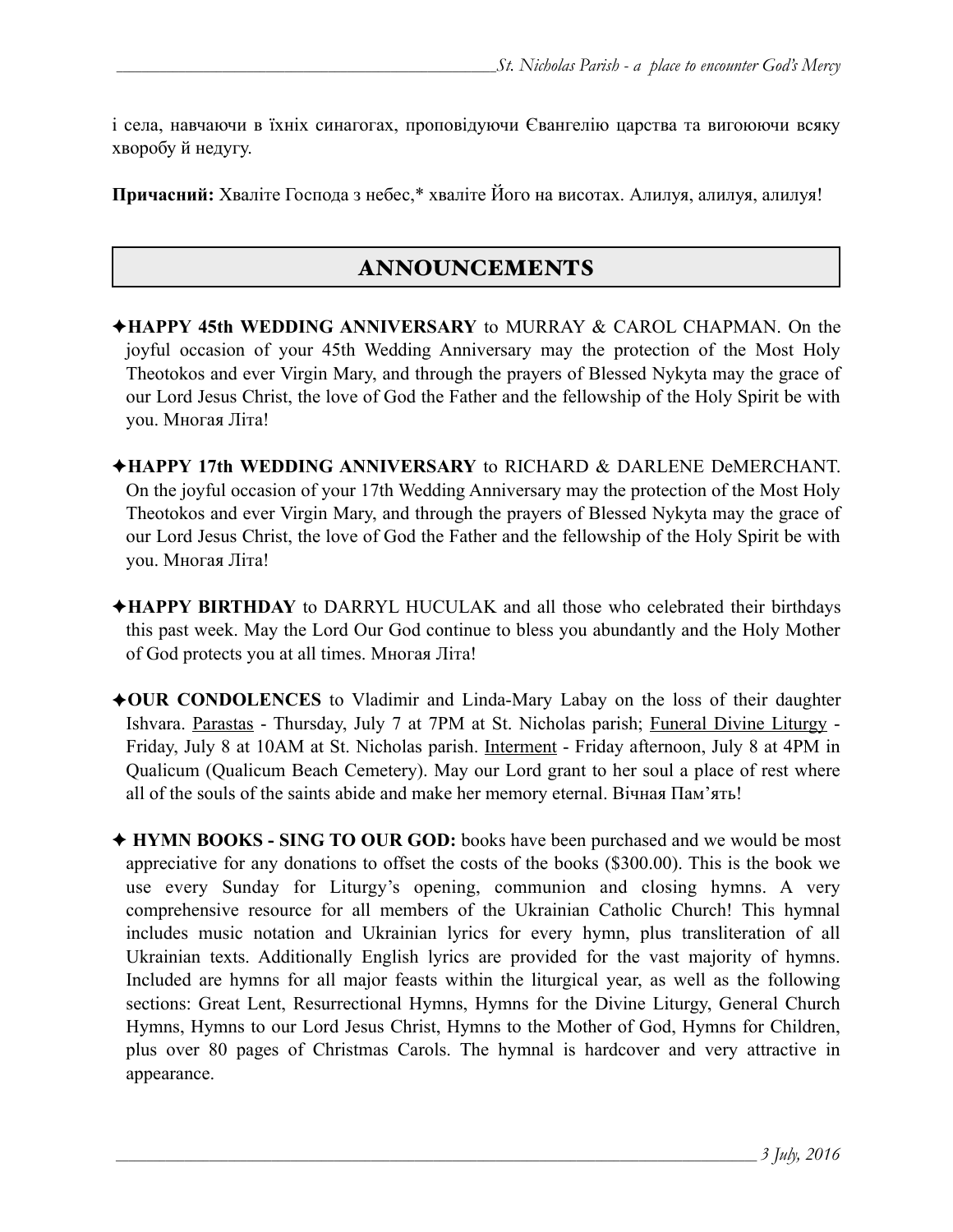- ✦**THE DIVINE LITURGY AN ANTHOLOGY FOR WORSHIP:** books have been purchased and we would be most appreciative for any donations to offset the costs of the books (\$400.00). This is a one-volume source for singing the Divine Liturgy in English with sections in Ukrainian. This book contains Sundays, Festal and Weekday Musical Settings for the Divine Liturgy of St. John Chrysostom, Music for the Liturgy of Saint Basil the Great, the Hours in English, Propers for the Liturgical Year, Tables for Scriptural Readings, Hymns and Carols, Blessings and Other Brief Rites. May the use of the Anthology bring abundant blessings to all of us, and with one voice and one heart sing the praises of the Father, Son and Holy Spirit, now and forever. Amen.
- ✦**WE NEED YOUR HELP:** Dear Parishioners. You probably noticed that we trimmed all the chestnut tress on the church property and we removed one tree for a cost of \$1,500. We want to let you know that we received a donation in the amount of \$1,000 towards this expense and we would welcome any donations to cover the rest of this cost. We also received another generous donations in the amount of \$1,000 to cover the cost of the repair of our industrial fridge in the kitchen. May God bless our donors abundantly for their generous donations to support our parish.
- ✦**ST. ANDREW'S REGIONAL HIGH SCHOOL** has the following positions available: Two Part-time Certified Educational Assistants; School Counsellor/Academic Advisor position available. [Application forms and details are posted on http://cisdv.bc.ca/employment](http://cisdv.bc.ca/employment-opportunities.php)opportunities.php
- ✦**JOIN OUR CHOIR:** Do you enjoy singing? Please consider joining our St Nicholas Parish Choir and remember that we ALWAYS looking for new members! Contact Motria Koropecky for details at 250.658.3051
- ✦**VIBRANT PARISH PRAYER:** Please help yourself to a copy of the Vibrant Parish Prayer card located in each pew. You are most welcome to take one home with you. This prayer is recited at the end of each Liturgy. "It is in our parish the faithful most frequently encounter Christ through Christian instruction, community prayer and service to ones neighbour. In promoting and enlivening our parish life, we also enliven the entire Church."
- ✦**CATECHISM ANNOUNCEMENT:** "*And they were bringing to Him also the infants, in order that He may be touching them; but after the disciples saw it, they rebuked them. But Jesus called them to Himself and said, Let alone the little children to come to Me, and cease hindering them; for of such is the kingdom of God*." We are happy to welcome all children to our St. Nicholas The Wonderworker catechism program. Weekly classes are scheduled Sunday morning during Divine Liturgy. We want your children to learn more about their Catholic faith, sacred scripture, feast days, and religious practices and customs of the Ukrainian Catholic church. If you have any questions, please do not hesitate to contact Marian Chalifoux at 250.507.1005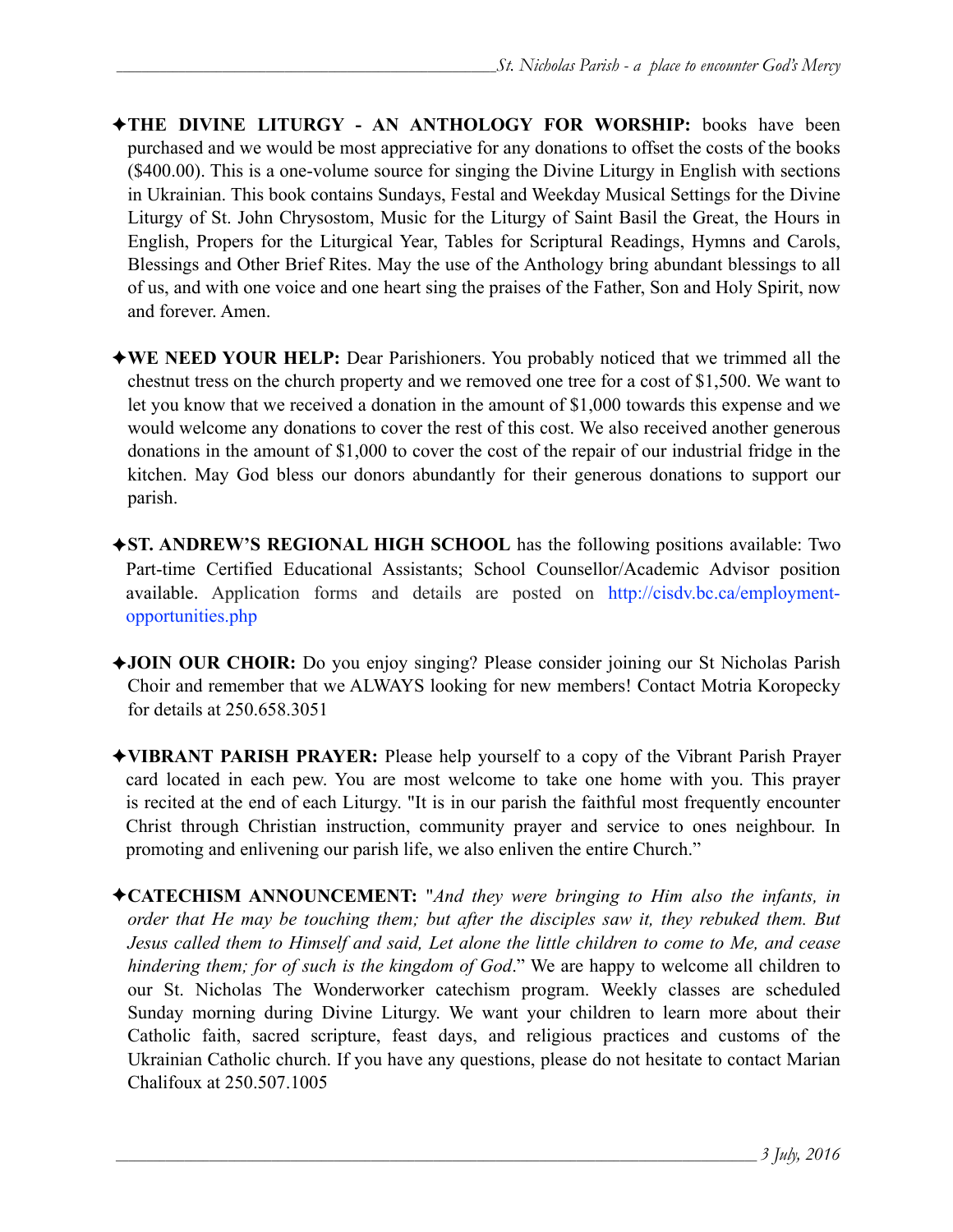- ✦**PRAYER REQUEST:** Please keep in your prayers members of our parish, our family and friends who are ailing, are in hospitals, nursing homes and those who are not able to join actively in their community.
- ✦**THRIFTY'S PRE-PAID FOOD CARDS** We all have to buy groceries. Why not have 6% of it returned back to the church at no extra charge! Cards are available in \$100, \$200, and \$500 denominations. Talk to Alec after today's liturgy to pre- order your cards. We need to sell A LOT of them! We encourage you to consider purchasing them for yourselves as gifts too.
- ✦**TRAVELING ICON:** Anyone interested in gracing their home with Christ The Teacher Icon can call Darlene DeMerchant at 250.727.3837
- ✦**RENOVATIONS TO THE RECTORY:** In our today's world, everything is costing more and more money. We as a Parish community really need your help. We need your financial help toward the costs of the renovations to the rectory. Renovation Fund is \$30,000 but we are still short over \$15,000 of our goal. We need to rebuild the front porch and steps and the rear stairs as well as do seismic upgrade to the basement which will cost us approximately \$25,000. Please consider donating generously to this work. We thank you and pray for you!
- ✦**SUNDAY COFFEE VOLUNTEERS** act as hosts and serve light refreshments following the Sunday morning Divine Liturgy, providing an opportunity for the faithful to socialize with friends and visitors following their shared worship experience. We thank all of our parishioners who kind volunteer to serve refreshments. Whether you are new to the Parish, or are a longtime members, please join us for coffee.
- ✦**BE A STEWARD:** Have you ever wondered what more can you do to help our parish? Here are some suggestions: **Steward** of property security; **Steward** of grounds cleaning; **Steward** of cleaning church; **Steward** of church linen; **Steward** of outreach; **Steward** of caring; **Steward** of prayer; **Steward** of service. Quite often, our homebound or senior members, once active in their younger years, want to find purpose in their senior years. It's not only about doing but about "BEING" present to others. Contact Fr. Yuriy **OR** Darlene DeMerchant for more information. You will be amazed how "BEING" can make a difference.
- ✦**SUNDAY, JUNE 26 DONATION:** Coffee: \$44.15; Vigil lights: \$19.40; Loose collection: \$52.00; Envelope collection: \$506.00; Pre-authorized payments June 20 to June 26: \$120.00

# CAMP ST. VOLODYMYR - 21-28 AUGUST, 2016

We are currently in need of a camp nurse, arts & crafts co-ordinator and someone to help to take the leadership role in the kitchen. If you are interested or know of anyone who may be able to fulfill these roles please contact Jennifer Caldwell @ 604.220.0584 or jennsawka@hotmail.com. Visit our website via [www.nweparchy.ca](http://www.nweparchy.ca/)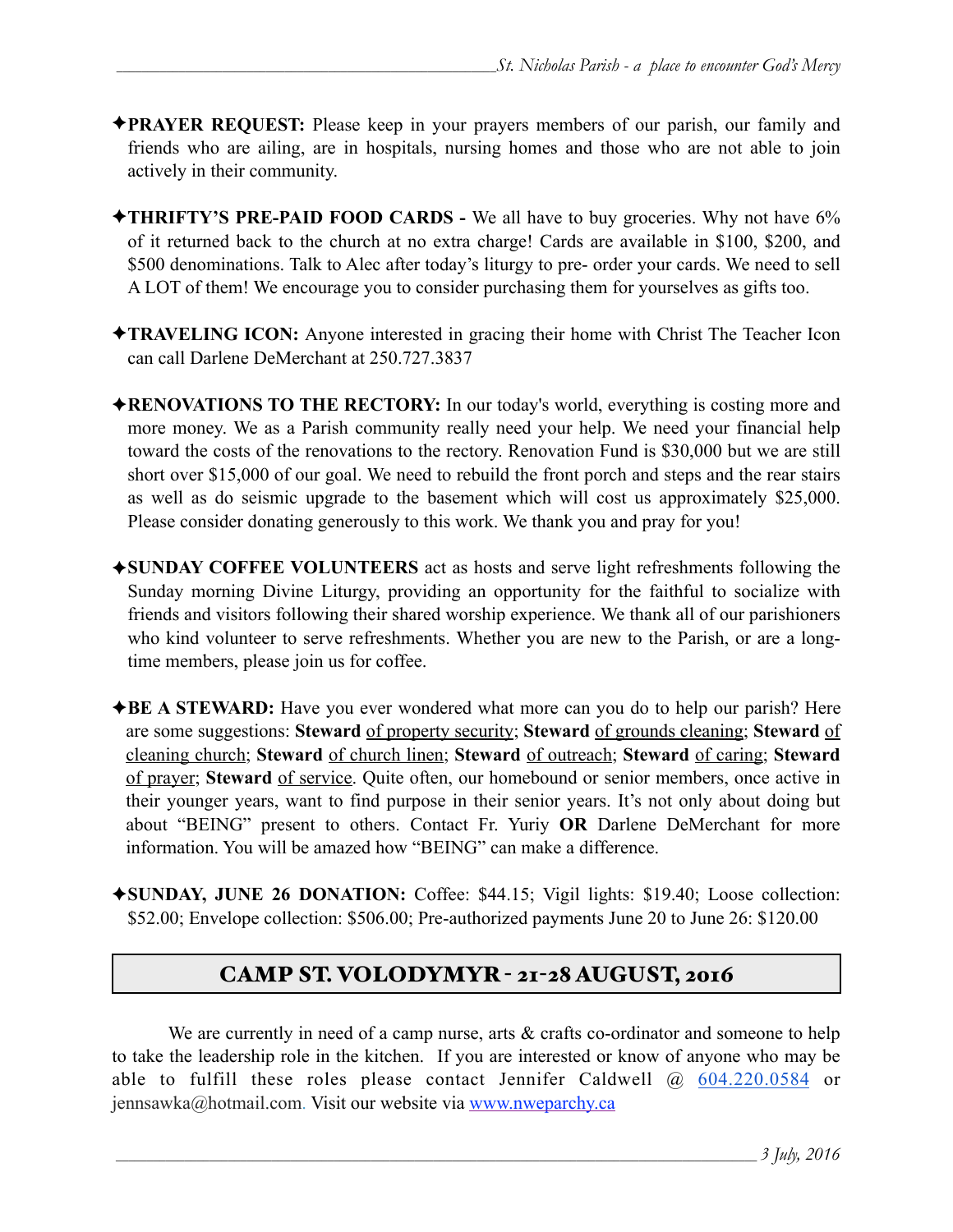#### REGISTRATION

Camp offers a wide range of activities for campers aged 7-15 (as of December 31, 2016). Registration is available online via Eventbrite "Camp St. Volodymyr BC 2016." Early bird registration Ends July 7, 2016.

DONATE

We are always happy to accept food donations.

## NEWS



CONFÉRENCE DES ÉVÊQUES CATHOLIQUES DU CANADA CANADIAN CONFERENCE OF CATHOLIC BISHOPS

*June 27, 2016*

### Statement by the President of the Canadian Conference of Catholic Bishops on the approval of Bill C-14 legalizing euthanasia and assisted suicide

The recent approval of Bill C-14, which legalizes euthanasia and assisted suicide in our country, stands as an appalling landmark decision to the utter failure of government, and indeed all society, to care truly, authentically and humanely for the suffering and vulnerable in our midst.

We live in a country where the vast majority of the dying cannot access quality palliative or home care, where rates of suicide in many Indigenous communities are staggeringly high, and where it is suggested that the lives of vulnerable, chronically ill and disabled persons are not worth living. Paradoxically, and most unfortunately, our society has now enshrined in law that killing is a respectable way to end suffering. Our country's growing inability to recognize the sanctity of human life is staggering and deeply troubling.

No institution, person, ideology or legislation is entitled to threaten or undermine the sacredness of both the dignity of each individual person and the very gift of life itself. We are called, as a community of compassionate individuals, to respect and protect the continuum of life from conception to natural death, honouring a vision of the human person in his/her present earthly existence as well as life beyond the grave. Catholics and indeed all people of good will have a moral and societal obligation to protect the vulnerable, comfort the suffering, and accompany the dying. The Bishops of Canada hope and pray that with all our Catholic brothers and sisters and our fellow Canadians, each of us and our society may experience a greater conversion of heart so as to recognize the image of God so profoundly imprinted on every human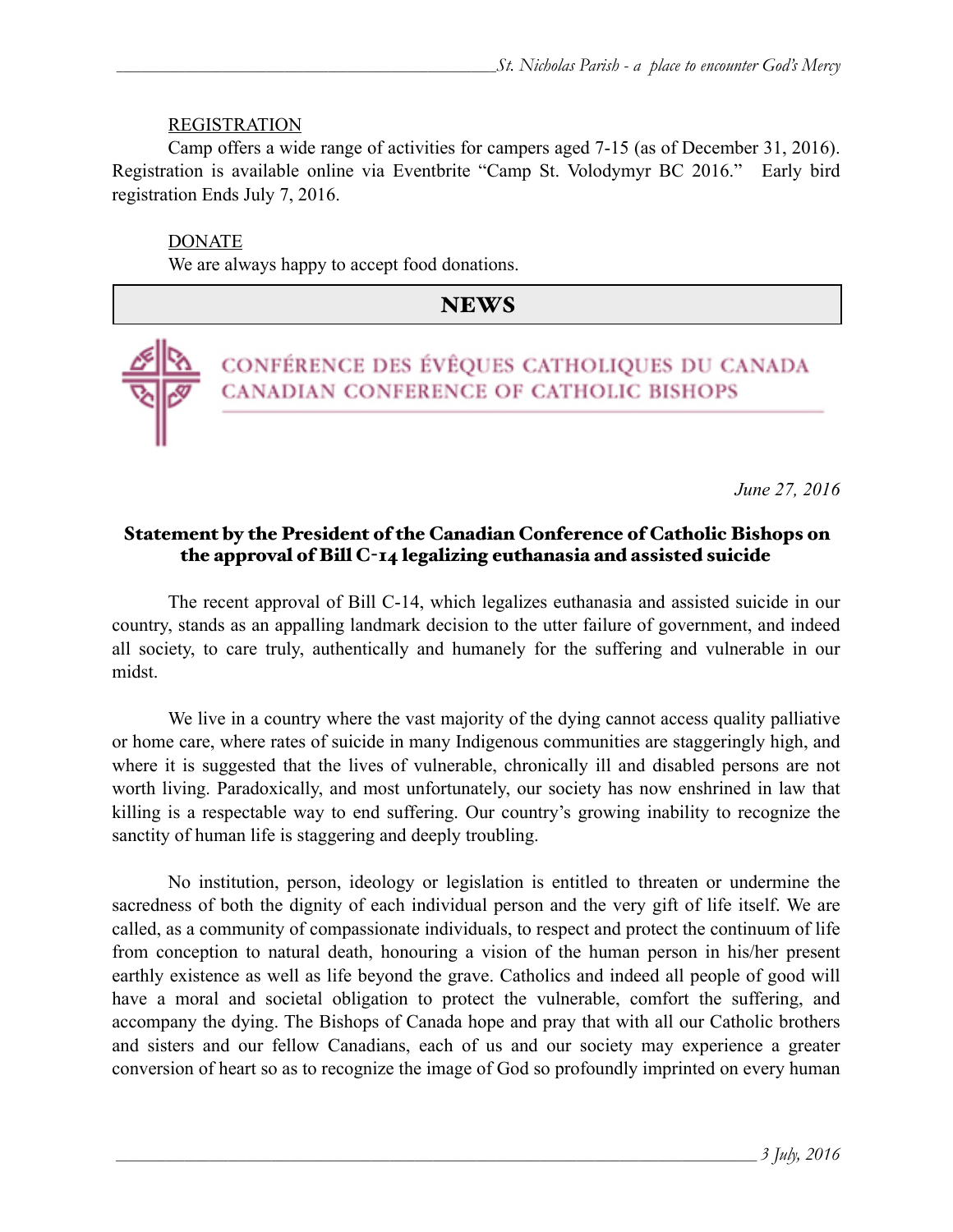life, whatever that person's state, level of comfort or degree of productivity and societal contribution.

The intentional taking of any human life – be it an elderly person, a child, a vulnerable adult, an embryo, a dying person – is truly a grave and morally unjustifiable act. Our society needs to reject all offenses against life itself: murder, genocide, suicide, abortion, euthanasia, and physician-assisted dying. The purposeful termination of human life via a direct intervention is not a humane action whatsoever. We ought to look instead to minimizing the pain and suffering of the dying and those who are tempted to end their lives, not eradicate their existence. Let us strive to help the sick and incapacitated find meaning in their lives, even and especially in the midst of their suffering. Let us comfort those facing terminal illness or chronic conditions through our genuine presence, human love and medical assistance. Let us, as a society and as individuals, choose to walk with them, in their suffering, not contribute to eliminating the gift of life.

 Declaring physician-assisted suicide a "right" is not true caring and not humane in the least. It is ultimately a false act of mercy, a distortion of kindness to our fellow man/woman. The new legislation seems to insinuate that a human being, a person, ceases to be a person and loses his/her very dignity simply because of a loss or diminishment of a number of physical and mental capacities. It is untrue. What is true is that our own humanity is weakened when we fail to care for the weak and dying, and when we purposefully fall short of considering them, with all their ailments and limitations, as persons worthy of life. True human compassion invites us to share the other's pain, the other's journey – it is not meant to do away with the person. Physician-assisted suicide is an affront to what is most noble, most precious in the human endeavour and a grave injustice and violation of the dignity of every human person whose natural and inherent inclination is indeed the preservation of life. We ought to surround our sick and dying, our vulnerable and disabled, with love and attention, with care and true life-giving compassion. This is why palliative care continues to be undeniably the only moral, effective and much needed alternative, the only compassionate choice, now that our country has embarked upon this perilous road.

Saint Joseph, patron of Canada and patron of a good death, pray for us.

*(Most Rev.) Douglas Crosby, OMI Bishop of Hamilton President of the Canadian Conference of Catholic Bishops*

## What do Catholics and Eastern Orthodox disagree about, anyway?

 *With the Eastern Orthodox wrapping up their "pan-Orthodox Council" this past weekend, it might be a good time to take a look at the factors that separate Catholics from their sister Churches in the east.*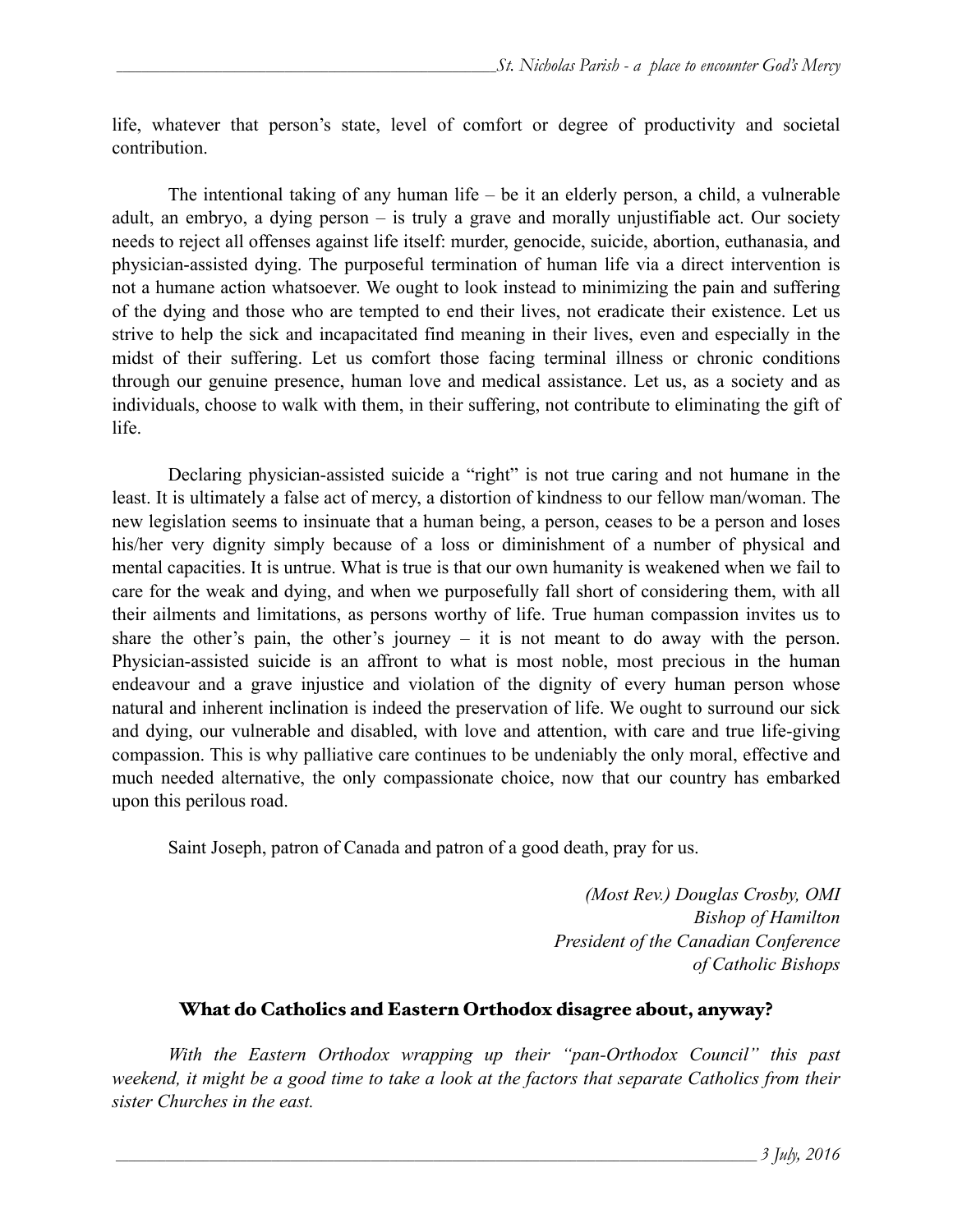The main issues of disagreement are the primacy of the Bishop of Rome and elements of Trinitarian teaching, although conflict also exists over the Immaculate Conception, purgatory and other doctrines.

For 1,000 years after Christ, the Churches of east and west were in communion with one another, holding seven ecumenical councils between 325 and 787 to define Christian belief.

But throughout this time, the cultures of the Latin-speaking west and Greek-speaking east grew more and more estranged, and there was increasing distrust and hostility between them. Occasional schisms occurred but were healed – such as the Acacian schism of the late fifth century and the Photian schism of the 860s.

## Primacy of the Bishop of Rome

But after 1009, the Bishop of Rome did not appear in the diptychs – the list of bishops in communion with the local Church – of Constantinople. And in 1054, a papal delegation to the Patriarch of Constantinople excommunicated the patriarch and were in turn excommunicated by him. Though this schism was as much an issue of personal animosity and misunderstanding as anything else, the schism was never healed, as the earlier schisms had been.

 At least as important as the Schism of 1054 was the Sack of Constantinople in 1204. Crusaders from the West, who were supposed to have continued on to Jerusalem to release it from Muslim control, instead spent three days looting and vandalizing the capital of the Byzantine Empire. The sack cemented eastern distrust of and resentment toward the west, preventing any healing of the schism.

The foremost theological-ecclesiological division between Eastern Orthodoxy and Catholicism is the role of the Bishop of Rome, or the Pope. In the west, Church unity was expressed through being in communion with the Bishop of Rome, as the successor of St. Peter. Petrine primary among the apostles was a cornerstone in the west, whereas the east regarded St. Peter and his successors as Bishop of Rome as "first among equals."

Papal primacy was defined for the Catholic Church at the First Vatican Council, held in 1870. That council, held to be ecumenical by Catholics, taught that the Bishop of Rome has immediate and direct jurisdiction over the whole Church, and that when he speaks ex cathedra he possesses infallibility.

The Eastern Orthodox, on the other hand, have a conciliar model of the Church. For them, unity is through the common faith and communion in the sacraments, rather than a centralized authority. They do not recognize the authority of the Bishop of Rome over all Christians, but rather consider him equal to other bishops, though with a primacy of honor.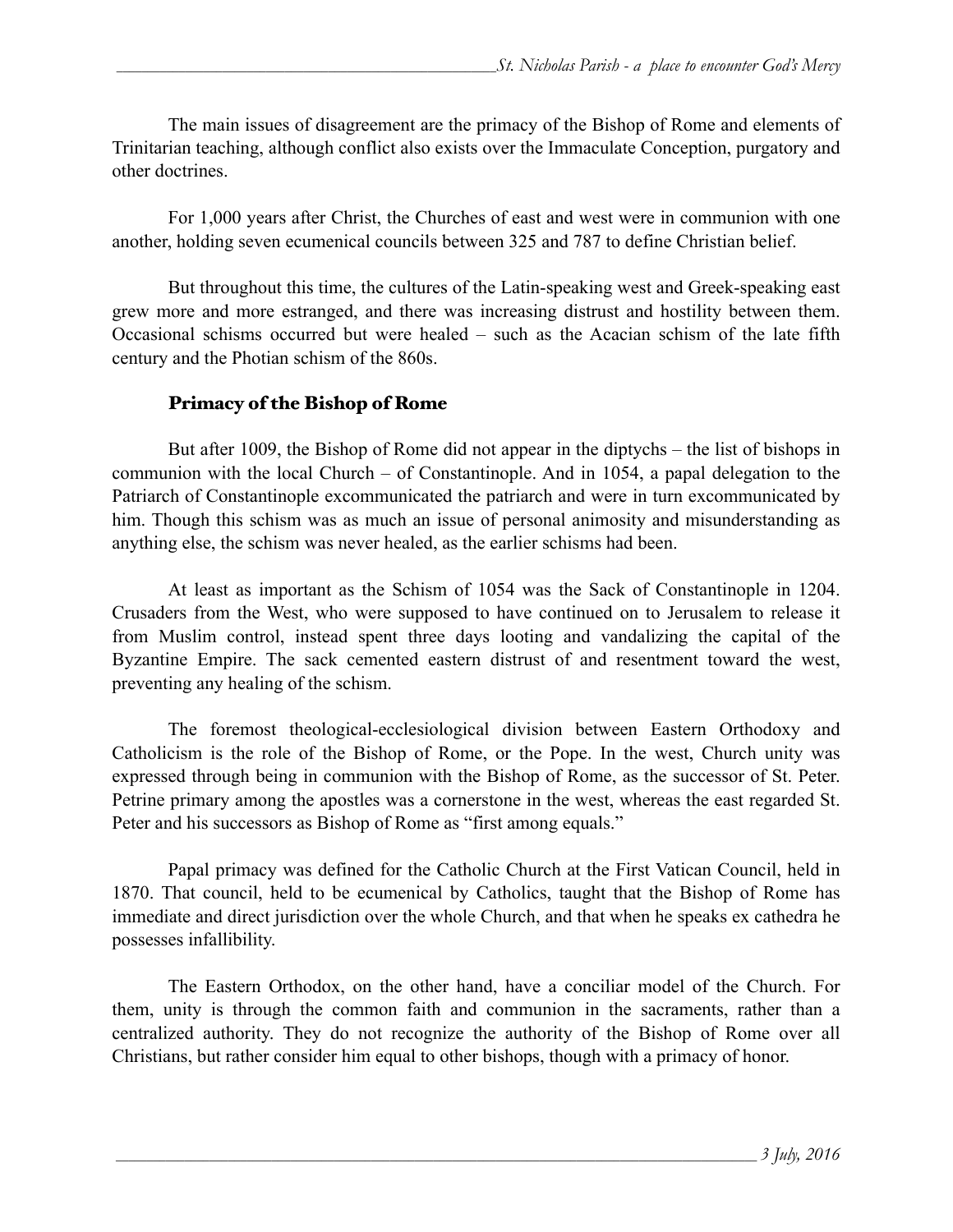Eastern Orthodoxy favors various forms of conciliarism: classically, this was found in "pentarchy", the sense of five patriarchates: those of Rome, Constantinople, Alexandria, Antioch, and Jerusalem. Pentarchy has been challenged, however, by the rise of new patriarchates outside the classical Christian world, and their challenges to the historical patriarchates.

Constantinople came to regard itself as a "Second Rome" after the fall of the Roman Empire in the west, but after the city's fall to the Ottomans in 1453, Moscow came to see itself as a "Third Rome." The theory is attributed to the Russian abbot Philotheus of Pskov, who included it in a letter written in 1510. It was bolstered by Russian Orthodox claims that the Patriarchate of Constantinople had fallen into heresy by accepting the Council of Florence in the fifteenth century, and (albeit briefly) coming into union with the Bishop of Rome.

### The Filioque

 Next to the issue of papal primacy, an obstacle to reunion between the Catholics and Eastern Orthodox is the filioque – "and the Son", which was added to the text of the Niceno-Constantinopolitan Creed in the west to describe the procession of the Holy Spirit.

The text of the creed was agreed upon at the First Council of Nicaea and the First Council of Constantinople in 325 and 381 respectively, saying that the Holy Spirit proceeds from the Father. But the Catholic Church in Spain added to the creed in the sixth century, to say that that the Holy Spirit proceeds from the Father and the Son, as a way to combat latent Arianism.

The addition of the filioque was slowly adopted throughout the west, but was seen in the [east as an innovation that was unnecessary at best, and heretical at worst. According to](https://www.amazon.com/Orthodox-Church-Introduction-Eastern-Christianity/dp/014198063X/ref=pd_bxgy_14_2?ie=UTF8&refRID=CS5WJKBECT68EPCM8F0A)  Metropolitan Kallistos Ware, some Eastern Orthodox believe that the filioque is not heretical in itself, provided it is properly explained and understood, but that it is nonetheless an unauthorized addition to the creed.

The Pontifical Council for Promoting Christian Unity [has stated](https://www.ewtn.com/library/CURIA/PCCUFILQ.HTM) that the doctrine of the filioque "cannot appear to contradict the Monarchy of the Father" nor the Father's role as the sole origin of the Spirit.

And the North American Orthodox-Catholic Theological Consultation in 2003 was able [to sign an agreement](http://www.usccb.org/beliefs-and-teachings/ecumenical-and-interreligious/ecumenical/orthodox/filioque-church-dividing-issue-english.cfm) stating that the filioque need not be a Church-dividing issue. Moreover, Catholics do not always say the filioque in the creed: whenever it is recited in the Greek language, the original text is used, and Eastern Catholic Churches do not now recite it, seeing its use as a latinization.

#### Indissolubility of Marriage

Of particular importance recently, the Eastern Orthodox and Catholics also disagree about the indissolubility of marriage. The Catholic Church believes that a sacramental marriage that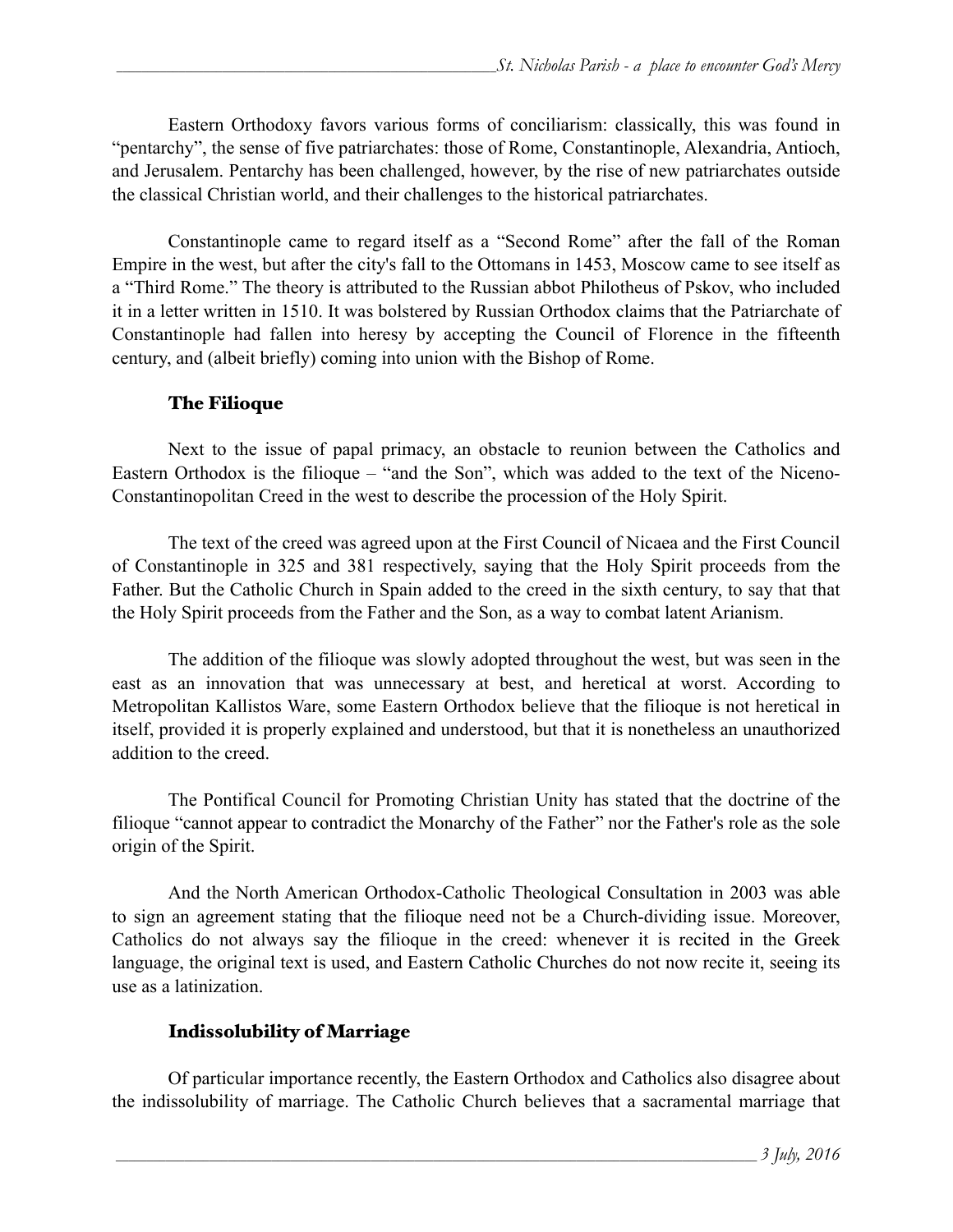has been consummated can be dissolved only by death, whereas while the Eastern Orthodox recognize indissolubility as a characteristic of marriage and an ideal at which to aim, they generally accept that divorce-and-remarriage can occur.

Eastern Orthodox acceptance of divorce is linked to the historical subordination of the Church to the emperor in the Byzantine Empire, [according to Archbishop Cyril Vasil](https://www.amazon.com/Remaining-Truth-Christ-Marriage-Communion/dp/1586179950/ref=sr_1_1?ie=UTF8&qid=1467234646&sr=8-1&keywords=remaining+in+the+truth+of+christ)', secretary of the Congregation for the Oriental Churches. It was the emperor Justinian II who reintroduced divorce to the Byzantine Empire around the year 700, and because of the close links between the Patriarchate of Constantinople and the empire, this novelty was slowly permitted in the east.

Nevertheless, it is hard to find a common answer for the Eastern Orthodox on the doctrine of marriage, and there are certainly many opponents of divorce among them.

### Purgatory, the Immaculate Conception, and other disagreements

Purgatory is another topic of disagreement. While the Eastern Orthodox pray for the faithful departed and thus have some notion of their being in a situation requiring our intercession, the notion of purgatory has not been as clearly developed in the east as it has in the west.

In addition, most Eastern Orthodox reject the Immaculate Conception. While highly venerating the Blessed Virgin Mary, they see her as the goal and fulfillment of salvation history. [According to Father Alexander Schmemann](https://www.amazon.com/Life-World-Sacraments-Orthodoxy/dp/0913836087/ref=sr_1_1?ie=UTF8&qid=1467234210&sr=8-1&keywords=for+the+life+of+the+world) of the Orthodox Church in America, the Eastern Orthodox reject her Immaculate Conception "precisely because it make Mary a miraculous 'break' in this long and patient growth of love and expectation, of this 'hunger for the living God' which fills the Old Testament."

[According to Father Andrew Louth](https://www.amazon.com/Introducing-Eastern-Orthodox-Theology-Andrew/dp/0830840451/ref=sr_1_1?ie=UTF8&qid=1467236018&sr=8-1&keywords=introducing+eastern+orthodox+theology), the Eastern Orthodox do not believe in "original sin" as it was conceived by St. Augustine of Hippo and received by the Church in the west. Rather, they have a notion of "ancestral sin." Because the belief in inherited original sin is rejected, this means that the Eastern Orthodox also are not bound to believe in Adam and Eve. But Venerable Pius XII, in his 1950 encyclical [Humani generis,](http://w2.vatican.va/content/pius-xii/en/encyclicals/documents/hf_p-xii_enc_12081950_humani-generis.html) taught that after Adam no men could not take their origin through natural generation from him, nor could Adam represent "a certain number of first parents."

Since the seven ecumenical councils that are recognized by both the Catholic Church and the Eastern Orthodox Church, the Catholic Church has held 14 more councils which it regards as ecumenical. The Eastern Orthodox have held several councils since the Second Council of Nicaea in 787, but none of these are (universally) recognized as having been ecumenical.

 Rather, there have been local councils, and letters from individual bishops. The most recent is the pan-Orthodox Council held last week – though four of the 14 autocephalous Orthodox Churches declined to participate.